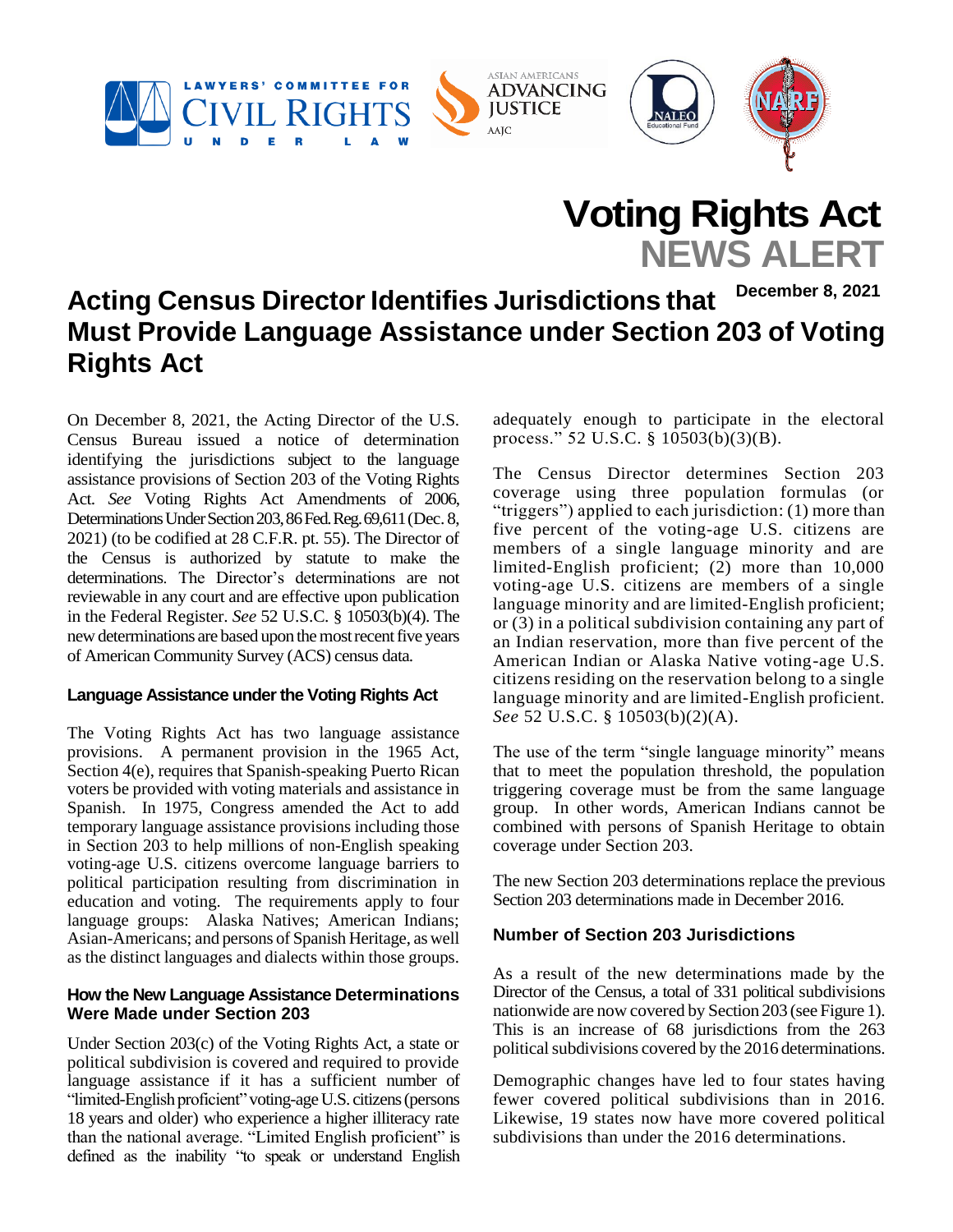The number of states covered in whole or in part by Section 203 has increased from 29 states to 30 states.

Three states continue to be covered in their entirety by Section 203 (California, Florida, and Texas for Spanish).

One state that previously was covered in part by Section 203, Iowa, no longer is covered.

Section 203 coverage has been extended to political subdivisions of two states not covered under the previous 2016 determinations: Minnesota for an American Indian language (all other American Indian Tribes) and Hmong, and Ohio for Spanish.

Los Angeles County, California, continues to be required to provide assistance in the most languages, six languages, which is no change from 2016: Cambodian, Chinese, Filipino, Korean, Spanish, and Vietnamese.

Federal regulations provide that "[w]here a political subdivision (e.g., a county) is determined to be subject to" the language assistance provisions of the Voting Rights Act, "all political units that hold elections within that political subdivision (e.g., cities, school districts) are subject to the same requirements as the political subdivision." 28 C.F.R. § 55.9.

Therefore, the number of jurisdictions covered by Section 203, identified above, does not include the total number of jurisdictions that must provide language assistance in voting. The actual number of "political units" covered by Section 203 is likely many times greater.

# **Number of Jurisdictions Required to Provide Assistance in the Covered Languages**

There are a number of states and political subdivisions identified in the Census determinations to provide assistance in the four covered language groups:

- · Spanish language assistance must be provided statewide in California, Florida, and Texas, and a total of 232 political subdivisions in 26 states, an increase from the 214 political subdivisions covered in 26 states under the 2016 determinations (see Figure 2);
- Alaska Native language assistance must be provided in 12 political subdivisions of Alaska (see Figure 3), which is a decrease of three political subdivisions from 2016;
- American Indian language assistance must be provided in 94 political subdivisions in twelve states, up from the 35 political subdivisions of nine states covered in the 2016 determinations (see Figure 3);

Language assistance must be provided in Asian languages in 32 political subdivisions in 14 states, up from the 27 political subdivisions in 12 states covered in the 2016 determinations (see Figure 4).

Language assistance is required in jurisdictions covered for one or more of thirteen languages included in the Alaska Native and American Indian language groups:

- Language assistance for "All other American Indian Tribes," which encompasses several dialects, must be provided in a total of 51 political subdivisions of four states. That language experienced the single greatest increase of any language covered by Section 203, with most of that coverage coming in 44 tribal areas of Wisconsin;
- Language assistance for Seminole, which was required in past Section 203 determinations, was restored in Glades County, Florida;
- Language assistance in the Shoshone language, which was required in past Section 203 determinations, was restored in Nye County, Nevada;
- The most widely covered languages continue to be Choctaw, Navajo, and Yup'ik.

Language assistance is required in jurisdictions covered for one or more of eight languages included in the Asian language group:

- · Chinese language assistance must be provided in a total of 19 political subdivisions of eight states;
- Vietnamese language assistance must be provided in 12 political subdivisions of five states;
- Filipino language assistance must be provided in 10 political subdivisions of four states;
- Korean language assistance must be provided in four counties in three states;
- Asian Indian (including Sikh) language assistance must be offered in three political subdivisions of three states;
- Bangladeshi language assistance must be offered in two political subdivisions of two states;
- Cambodian language assistance must be offered in two political subdivisions of two states;
- · Hmong language assistance must be offered in Ramsey County, Minnesota.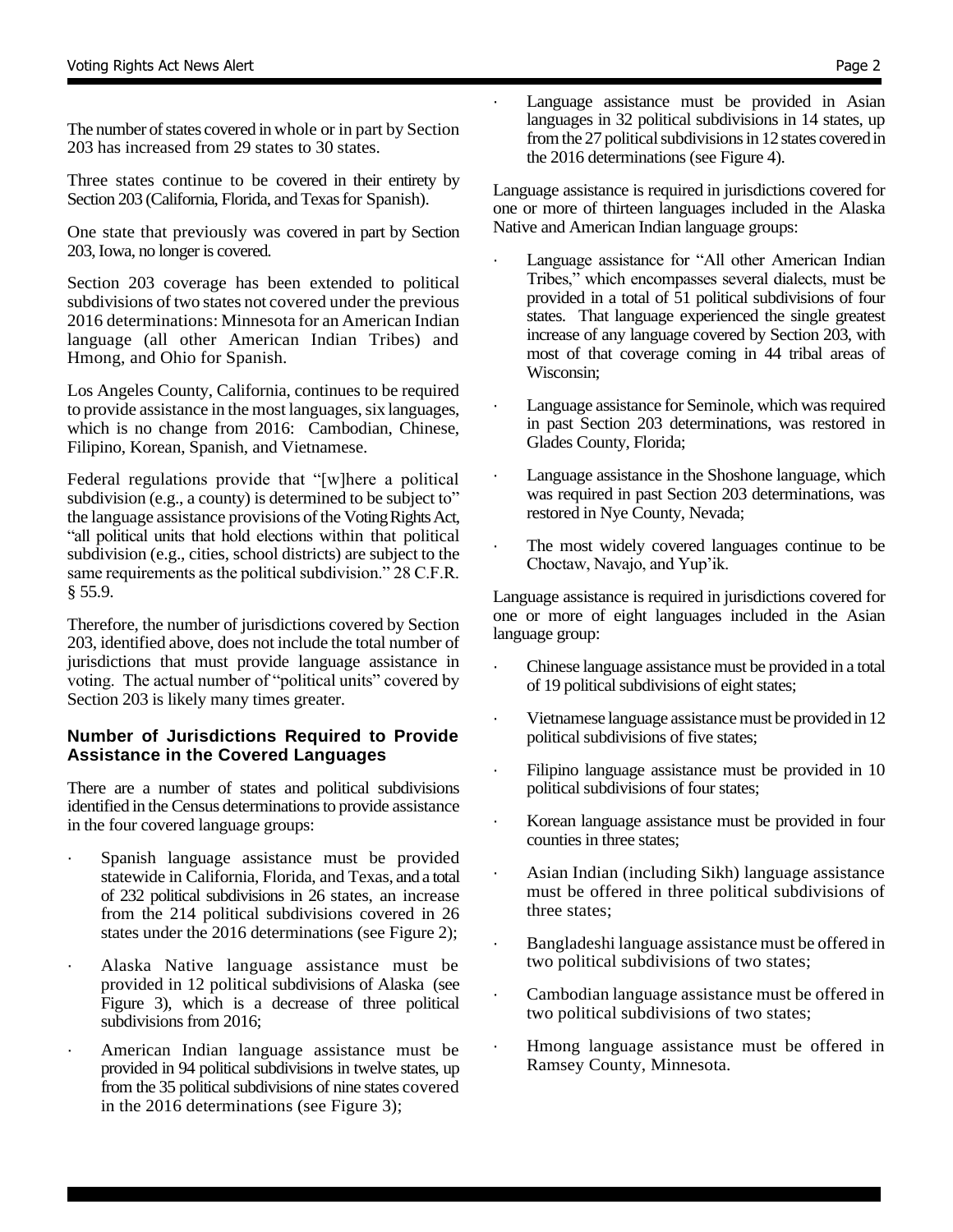



Source: Voting Rights Act Amendments of 2006, Determinations Under Section 203, 86 Fed. Reg. 69,611 (Dec. 8, 2021) ("2021 Section 203 Determinations").

The numbers for the three states in Figure 1 that have statewide coverage only include the 124 political subdivisions independently covered by Section 203. If all counties in the three states covered statewide for Spanish are included (California has a total of 58 covered counties, Florida has 67 covered counties, and Texas has 254 covered counties), then language assistance coverage applies in at least some form to a total of 514 political subdivisions.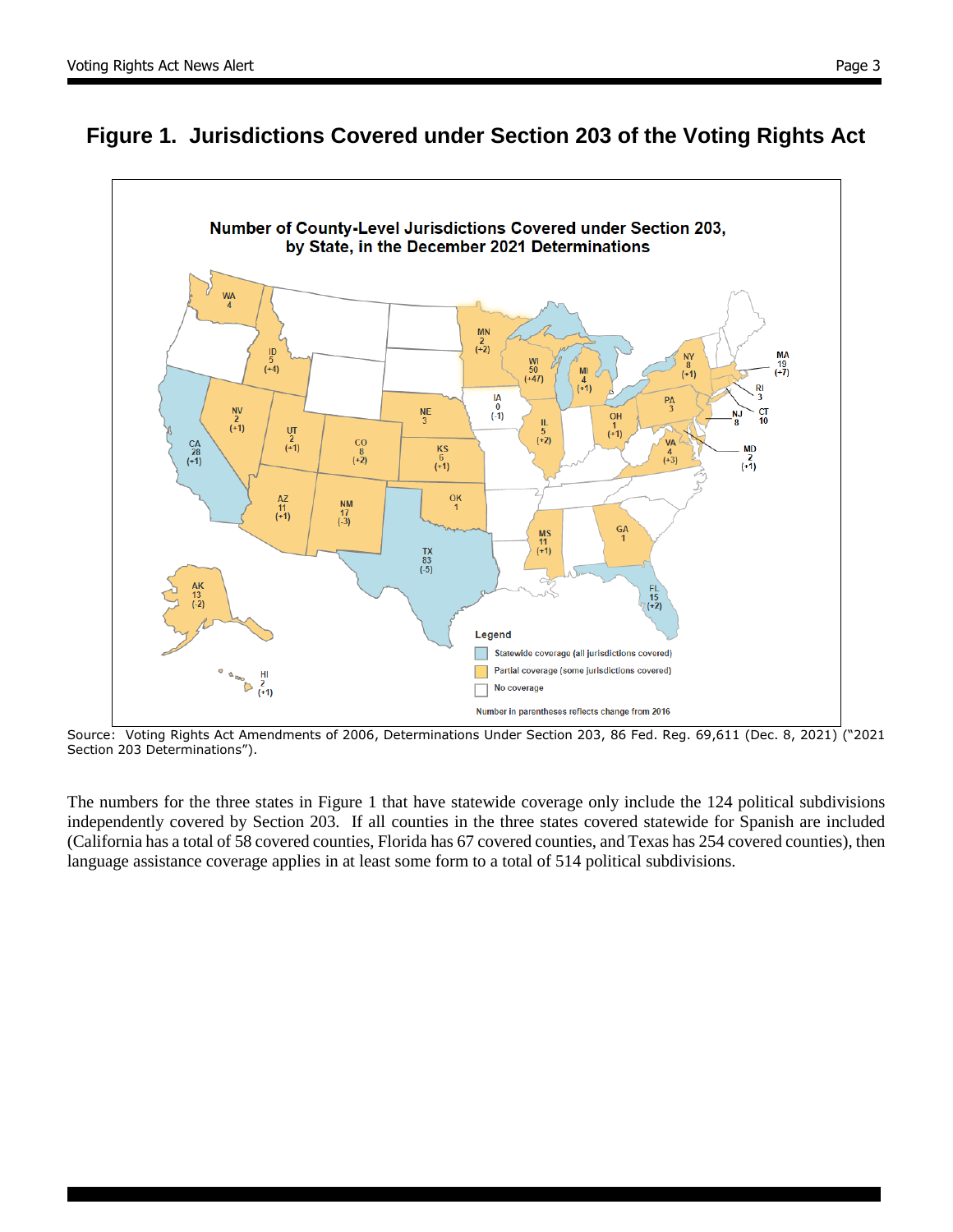



Source: 2021 Section 203 Determinations.

Among the three states covered statewide for Spanish, the following number of political subdivisions are independently covered under Section 203 as a result of the new determinations: 28 in California; 14 in Florida; and 82 in Texas.

Notably, Spanish has been added to one new state – Cuyahoga County in Ohio, and restored to another – Salt Lake County in Utah. Spanish coverage was lost in two states: Alaska and Iowa, each of which previously had just one countyequivalent jurisdiction covered.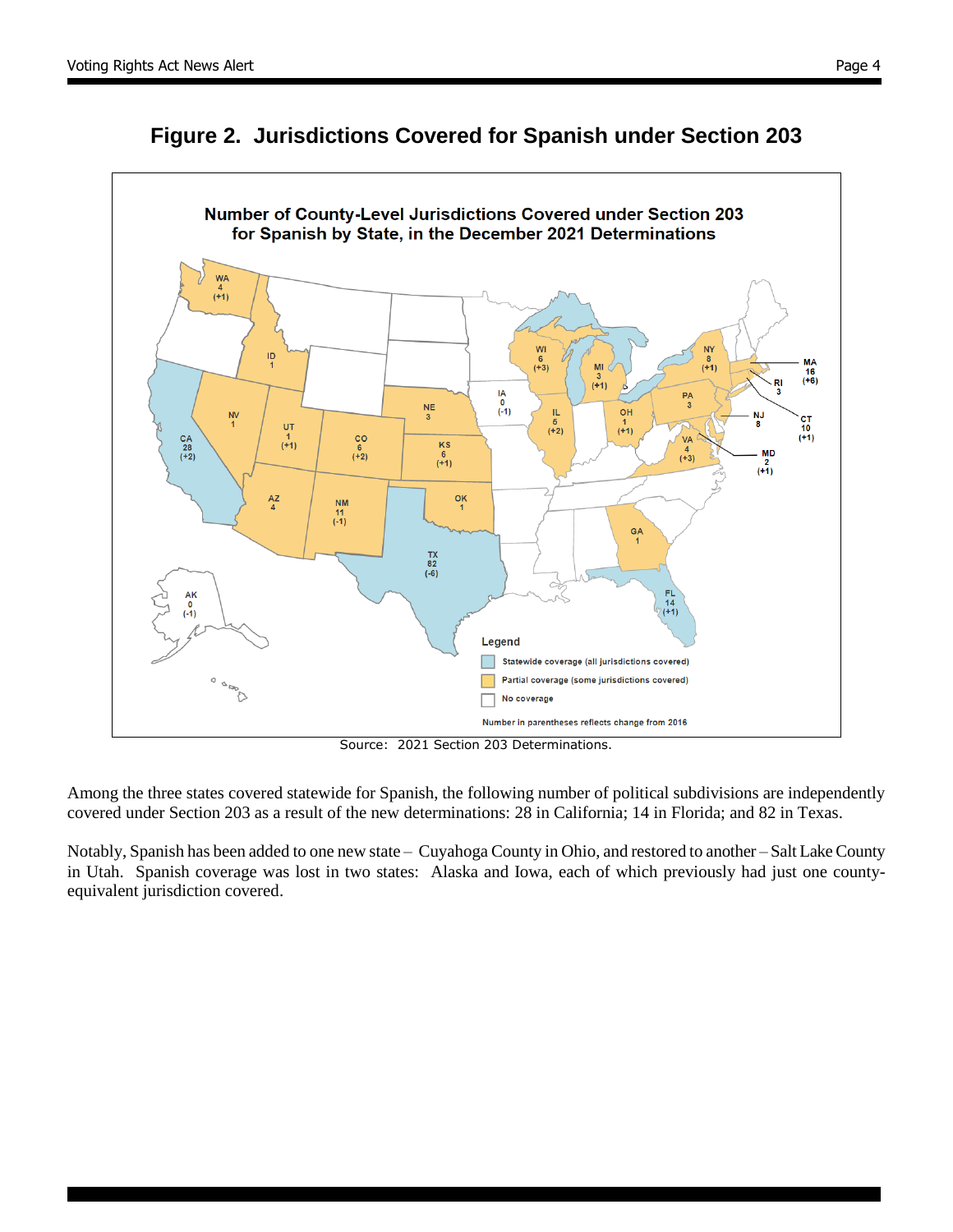# **Figure 3. Jurisdictions Covered for AIAN Languages under Section 203**



| Language                         | <b>Political Subdivisions Covered</b> | <b>Affected States</b> |
|----------------------------------|---------------------------------------|------------------------|
| All other American Indian Tribes | 51                                    | ID, MN, TX, WI         |
| Choctaw                          | 11                                    | МS                     |
| Navajo                           | 11                                    | AZ, NM, UT             |
| Yup'ik (Alaska Native)           | 9                                     | AK                     |
| Pueblo                           | $\overline{4}$                        | AZ, NM                 |
| Ute                              | 4                                     | CO, NM, UT             |
| Apache                           | 3                                     | AZ                     |
| Inupiat (Alaska Native)          | 3                                     | AK                     |
| Hopi                             | 2                                     | AZ,                    |
| Paiute                           | $\overline{2}$                        | AZ,                    |
| Aleut (Alaska Native)            |                                       | AK                     |
| Seminole                         |                                       | FL                     |
| Shoshone                         |                                       | <b>NV</b>              |

Source: 2021 Section 203 Determinations.

Alaska Native coverage was reduced by three political subdivisions. Coverage for American Indian languages was lost in California, Connecticut and Iowa. American Indian language coverage was added to five new states, Florida, Idaho, Minnesota, Nevada and Wisconsin. Wisconsin had the largest increase, adding 44 American Indian reservations.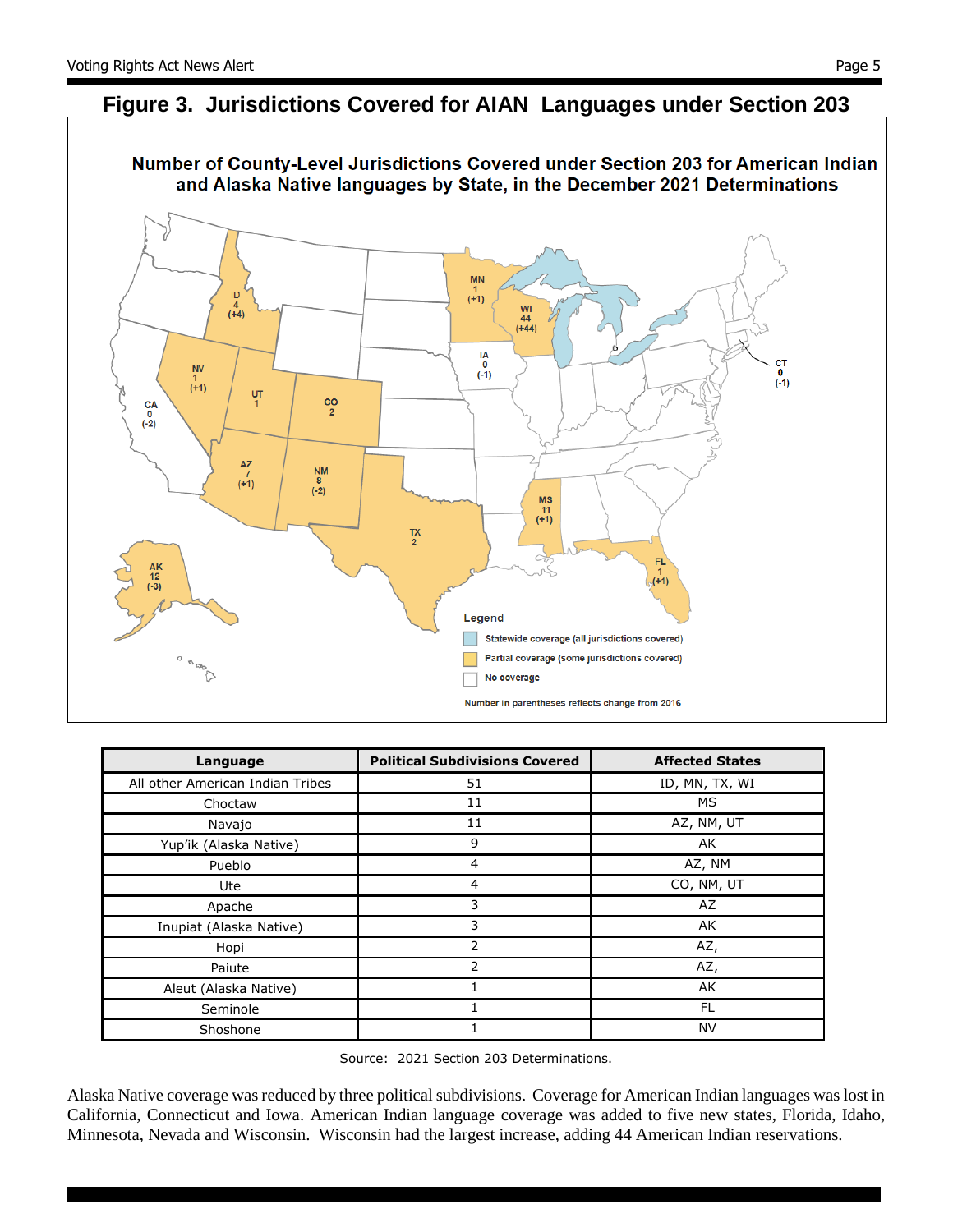



| Language                      | <b>Political Subdivisions Covered</b> | <b>Affected States</b>         |
|-------------------------------|---------------------------------------|--------------------------------|
| Chinese                       | 19                                    | CA, HI, IL, MA, NY, PA, TX, WA |
| Vietnamese                    | 12                                    | CA, MA, TX, VA, WA             |
| Filipino                      | 10                                    | AK, CA, HI, NV                 |
| Korean                        | 4                                     | CA, NJ, NY                     |
| Asian Indian (including Sikh) |                                       | IL, NJ, NY                     |
| Bangladeshi                   |                                       | MI, NY                         |
| Cambodian                     |                                       | CA, MA                         |
| Hmong                         |                                       | MN                             |

Source: 2021 Section 203 Determinations.

The 2021 Determinations have resulted in increased coverage for Chinese (adding one more political subdivision), Vietnamese (adding three more political subdivisions), Filipino (adding three more political subdivisions and losing one political subdivision of Alaska), Bangladeshi (adding one more political subdivision) and Hmong (adding one political subdivision in Minnesota). No states experienced a decrease in Asian language coverage, with Alaska losing coverage in the Aleutian Islands East Borough and gaining coverage in the Kodiak Island Borough. Coverage for Korean, Asian Indian and Cambodian remains unchanged from 2016.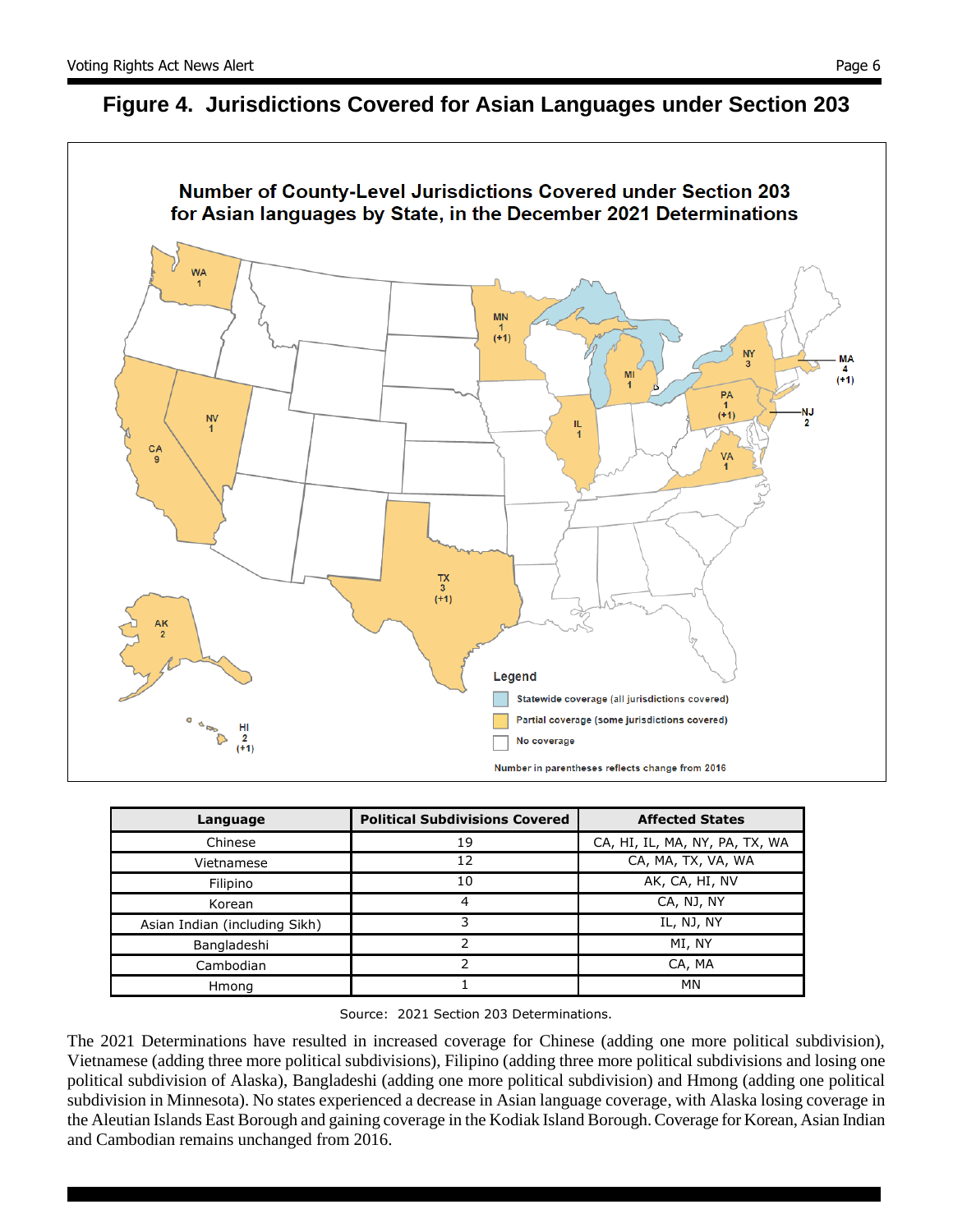# **Language Requirements for Covered States and Political Subdivisions**

Congress enacted Section 203 to remove obstacles posed by illiteracy and lack of adequate bilingual language assistance for members of language minority groups. Section 203 initially was adopted in 1975, was extended for ten years in 1982, for fifteen years in 1992, and for an additional twenty-six years during the 2006 reauthorization. It is scheduled to expire, unless renewed, on August 6, 2032.

Once a jurisdiction is covered by Section 203, all "voting materials" it provides in English generally must be provided in the language of all groups or sub-groups that triggered covered. Voting materials include the following:

- Voter registration materials
- Voting notices (including information about opportunities to register, registration deadlines, time/ places/locations of polling places, and absentee voting)
- Voting materials provided by mail
- · All election forms
- · Polling place activities and materials
- · Instructions
- · Publicity
- · Ballots
- Other materials or information relating to the electoral process
- **Assistance**

*See* 52 U.S.C. § 10503(c); 28 C.F.R. §§ 55.15, 55.18.

In some cases, courts have found that written materials may not be required for certain Alaska Native and American Indian groups, but only if their languages are "historically unwritten." Although the term "historically unwritten" is not defined in the statute, the legislative history suggests that Congress intended it to apply to languages that were either not written at all or for which the written language is not commonly used. However, federal courts have determined that even for those languages found to be "historically unwritten," written translations may still have to be prepared to ensure that translators and election officials provide complete, accurate, and uniform translations of voting materials provided in English.

Oral instructions, assistance, or other information in the covered language must be available for members of those groups at every stage of the electoral process, regardless of the covered language. *See* 52 U.S.C. § 10503(c).

The language assistance provisions apply to all stages of the electoral process for "any type of election, whether it is a primary, general or special election." It includes not only elections of officers, but elections on such matters as bond issues, constitutional amendments and referendums. Federal, state, and local elections are covered, as well as special district elections, such as school districts and water districts. 28 C.F.R. § 55.10.

In many cases, the costs of compliance can be greatly minimized by the selective use of "targeting." Targeting allows a jurisdiction to comply with Section 203 by providing bilingual materials and assistance only to the language minority citizens and not to every voter in the jurisdiction. The availability of oral language assistance requires compliance with an "effectiveness" standard, in which the quality of the assistance is evaluated on whether it provides accurate and complete translations of all voting materials to language minority voters. *See* 28 C.F.R. § 55.20(c). Ultimately, it is the covered jurisdiction's responsibility for ensuring compliance with Section 203. *See* 28 C.F.R. § 55.2(c).

#### **U.S. Department of Justice and Private Groups Enforce Section 203**

The Justice Department and private organizations have been very successful in securing federal consent decrees from jurisdictions that fail to comply with the language assistance provisions of the Voting Rights Act. The costs of noncompliance can be tremendous, both in terms of litigation expenses, bad publicity, and the prospect of federal oversight including, but not limited to, consent orders and the use of federal observers on Election Day.

For example, Passaic County, New Jersey became the first jurisdiction in the country to have its election system taken over by an Elections Monitor, who was appointed by a threejudge federal court. As a result of Passaic County's violations of Section 203, the County ultimately incurred hundreds of thousands of dollars in additional legal fees and expenses, as well as immeasurable losses in terms of bad press for obstructing and impairing the fundamental right to vote.

Private enforcement also can be costly to a jurisdiction. In places where successful private actions have been brought, covered jurisdictions have in some cases been required to pay millions of dollars in fees and costs to the prevailing language minority plaintiffs.